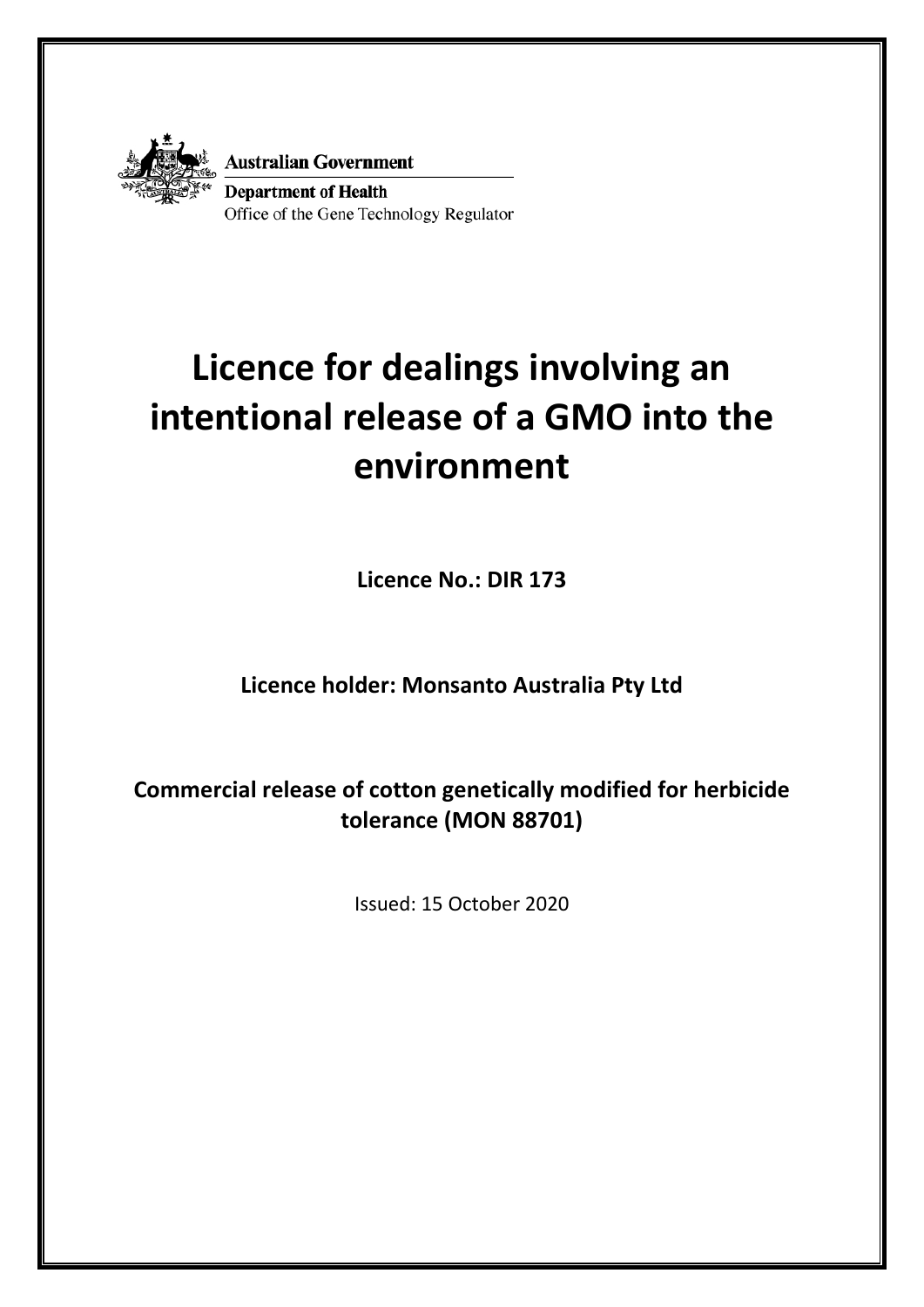## *Gene Technology Regulation in Australia*

Australia's gene technology regulatory system operates as part of an integrated legislative framework. The Gene Technology Act 2000 (Cth) and corresponding state and territory legislation form a substantial part of a nationally consistent regulatory system controlling the development and use of genetically modified organisms.

This licence is issued by the Gene Technology Regulator in accordance with the Gene Technology Act 2000 and, as applicable, Corresponding State Law.

The Gene Technology Regulator is required to consult with, and take into account advice from, a range of key stakeholders, including other regulatory authorities, on risks to human health and safety and to the environment in assessing applications for dealings involving the intentional release of genetically modified organisms into the Australian environment.

Other agencies that also regulate genetically modified organisms or GM products include Food Standards Australia New Zealand, Australian Pesticides and Veterinary Medicines Authority, Therapeutic Goods Administration, Australian Industrial Chemicals Introduction Scheme and the Department of Agriculture, Water and the Environment. Dealings conducted under any licence issued by the Regulator may also be subject to regulation by one or more of these agencies. It is recommended that the licence holder consult the relevant agency (or agencies) about their regulatory requirements.

The licence authorises the licence holder and persons covered by the licence to conduct specified dealings with the genetically modified organism(s) listed in Attachment A of this licence.

Dealings permitted by this licence may also be subject to the operation of State legislation recognising an area as designated for the purpose of preserving the identity of GM crops, non-GM crops, or both GM crops and non-GM crops, for marketing purposes.

## *Further information on licence DIR 173*

More information about the decision to issue this licence is contained in the Risk Assessment and Risk Management Plan prepared in connection with the assessment of the application for the licence. This document can be obtained from the [Office of the Gene Technology Regulator \(OGTR\) website](http://www.ogtr.gov.au/internet/ogtr/publishing.nsf/Content/DIR170) or by telephoning the Office on 1800 181 030.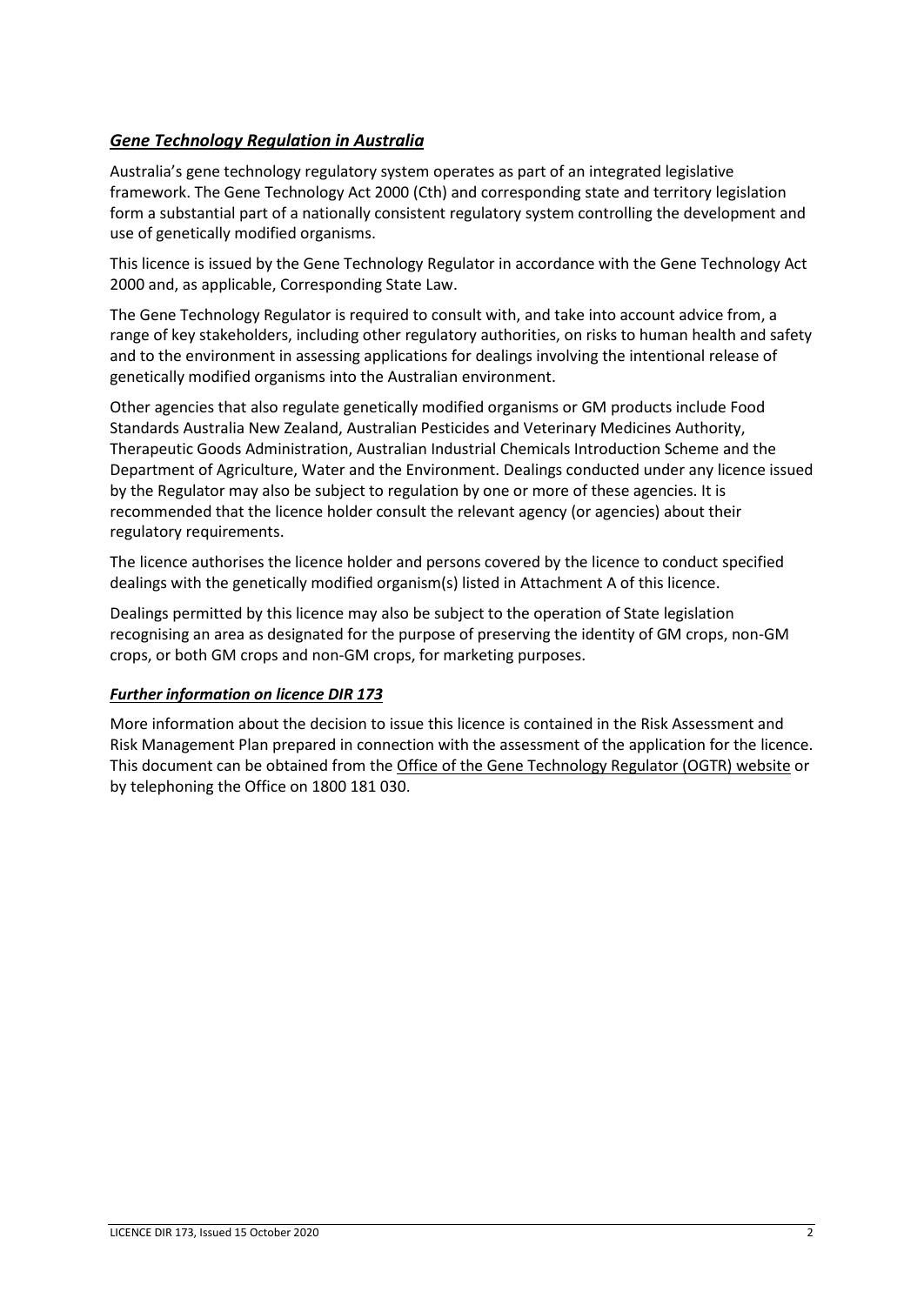# **Section 1 Interpretations and Definitions**

- In this licence:
	- unless defined otherwise in this licence, words and phrases used in this licence have the same meaning as they do in the Act and the Gene Technology Regulations 2001;
	- (b) words importing a gender include any other gender;
	- words in the singular include the plural and words in the plural include the singular;
	- words importing persons include a partnership and a body whether corporate or otherwise;
	- (e) references to any statute or other legislation (whether primary or subordinate) are a reference to a statute or other legislation of the Commonwealth of Australia as amended or replaced from time to time and equivalent provisions, if any, in corresponding State law, unless the contrary intention appears;
	- where any word or phrase is given a defined meaning, any other part of speech or other grammatical form in respect of that word has a corresponding meaning;
	- $(g)$  specific conditions prevail over standard conditions to the extent of any inconsistency.
- $2.$ In this licence:

'**Act**' means the *Gene Technology Act 2000* (Cth) or the corresponding State legislation under which this licence is issued.

'**GM**' means genetically modified.

'**GMO**' means the genetically modified organism that is the subject of the dealings authorised by this licence.

'**OGTR**' means the Office of the Gene Technology Regulator.

'**Regulator**' means the Gene Technology Regulator.

## **Section 2 Licence conditions and obligations**

3. This licence does not authorise dealings with the GMO that are otherwise prohibited as a result of the operation of State legislation recognising an area as designated for the purpose of preserving the identity of GM crops, non-GM crops, or both GM crops and non-GM crops, for marketing purposes.

This licence remains in force until it is suspended, cancelled or surrendered. No dealings with  $\mathbf{4}$ . the GMO are authorised during any period of suspension.

- 5. The licence holder is Monsanto Australia Pty Ltd.
- 6. Any person, including the licence holder, may conduct any permitted dealing(s) with the GMO.
- 7. All dealings with the GMO are permitted.
- 8. Dealings with the GMO may be conducted in all areas of Australia.
- 9. The GMO covered by this licence is described in Attachment A of the licence.

 $10.$ To the extent that the conditions of any prior licence authorising dealings with the GMO are inconsistent with the conditions of this licence, the conditions of this licence will prevail.

## **2.1 Obligations of the Licence Holder**

The licence holder must immediately notify the Regulator if any of their contact details change. 11.

*Note: please address correspondence to OGTR.M&C@health.gov.au*.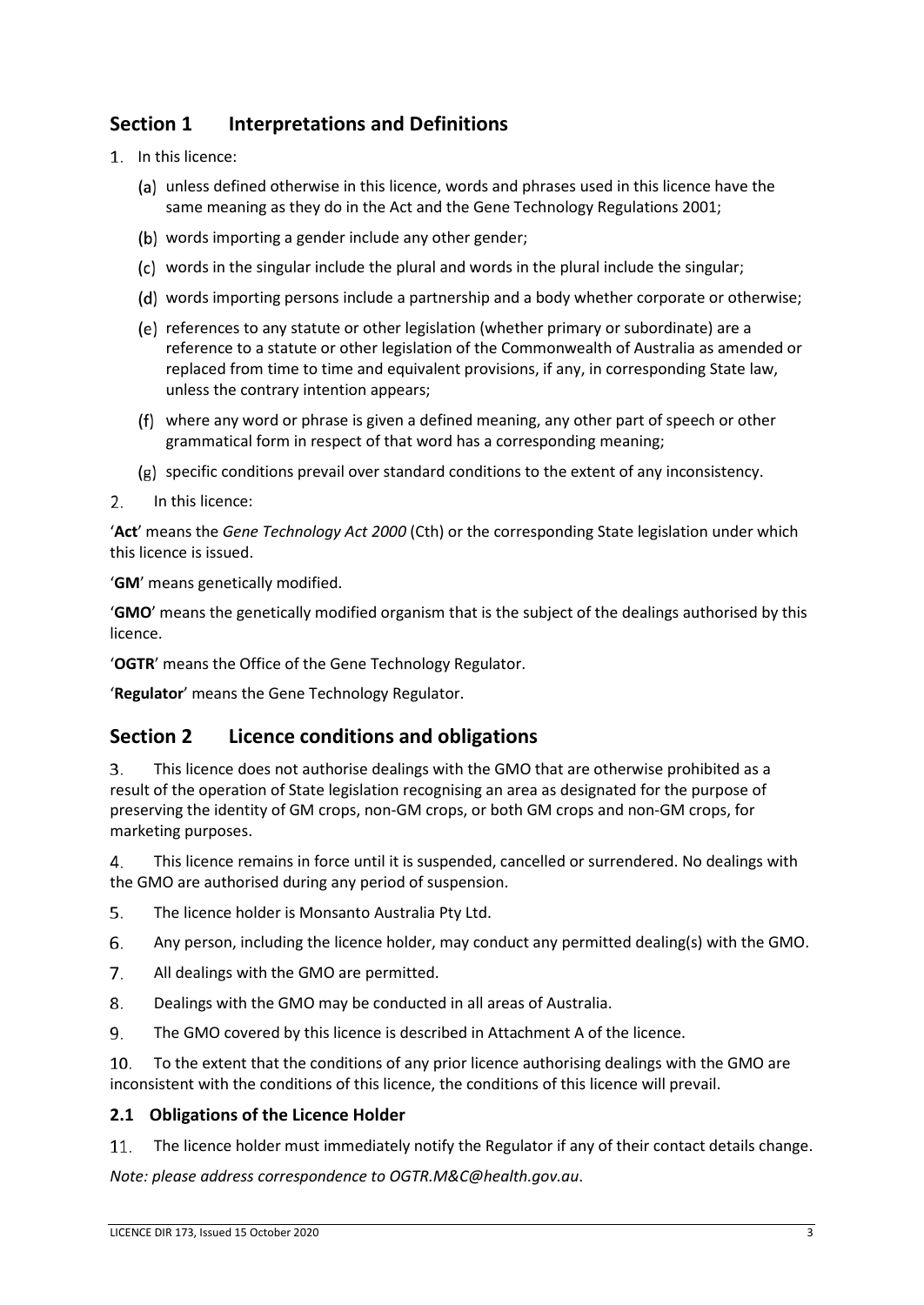*Prior to issuing a licence, the Regulator considers suitability of the applicant to hold a licence. The following two conditions address ongoing suitability of the licence holder.*

The licence holder must, at all times, remain an accredited organisation in accordance with the  $12.$ Act and must comply with its instrument of accreditation.

- 13. The licence holder must:
	- (a) inform the Regulator immediately in writing, of:
		- i. any relevant conviction of the licence holder occurring after the commencement of this licence; and
		- ii. any revocation or suspension of a licence or permit held by the licence holder under a law of the Australian Government, a State or a foreign country, being a law relating to the health and safety of people or the environment; and
		- iii. any event or circumstances occurring after the commencement of this licence that would affect the capacity of the holder of this licence to meet the conditions in it; and
	- (b) provide any information related to the licence holder's ongoing suitability to hold a licence, if requested, within the timeframe stipulated in the request.

14. The licence holder must inform any person covered by this licence, to whom a particular condition of the licence applies, of the following:

- (a) the particular condition (including any variations of it); and
- (b) the cancellation or suspension of the licence; and
- (c) the surrender of the licence.

#### **2.2 Provision of new information to the Regulator**

*Licence conditions are based on the risk assessment and risk management plan developed in relation to the application using information available at the time of assessment. The following condition requires that any new information that may affect the risk assessment is communicated to the Regulator.*

- <span id="page-3-0"></span>The licence holder must inform the Regulator if the licence holder becomes aware of:
	- (a) additional information as to any risks to the health and safety of people, or to the environment, associated with the dealings authorised by the licence; or
	- (b) any contraventions of the licence by a person covered by the licence; or
	- (c) any unintended effects of the dealings authorised by the licence.

*Note: The Act requires, for the purposes of the above condition, that:*

- *(a) the licence holder will be taken to have become aware of additional information of a kind mentioned in paragraph [15](#page-3-0) if he or she was reckless as to whether such information existed; and*
- *(b) the licence holder will be taken to have become aware of contraventions, or unintended effects, of a kind mentioned in paragraph [15,](#page-3-0) if he or she was reckless as to whether such contraventions had occurred, or such unintended effects existed.*

*Note: Contraventions of the licence may occur through the action or inaction of a person.*

16. If the licence holder is required to inform the Regulator under the immediately preceding condition, the Regulator must be informed without delay.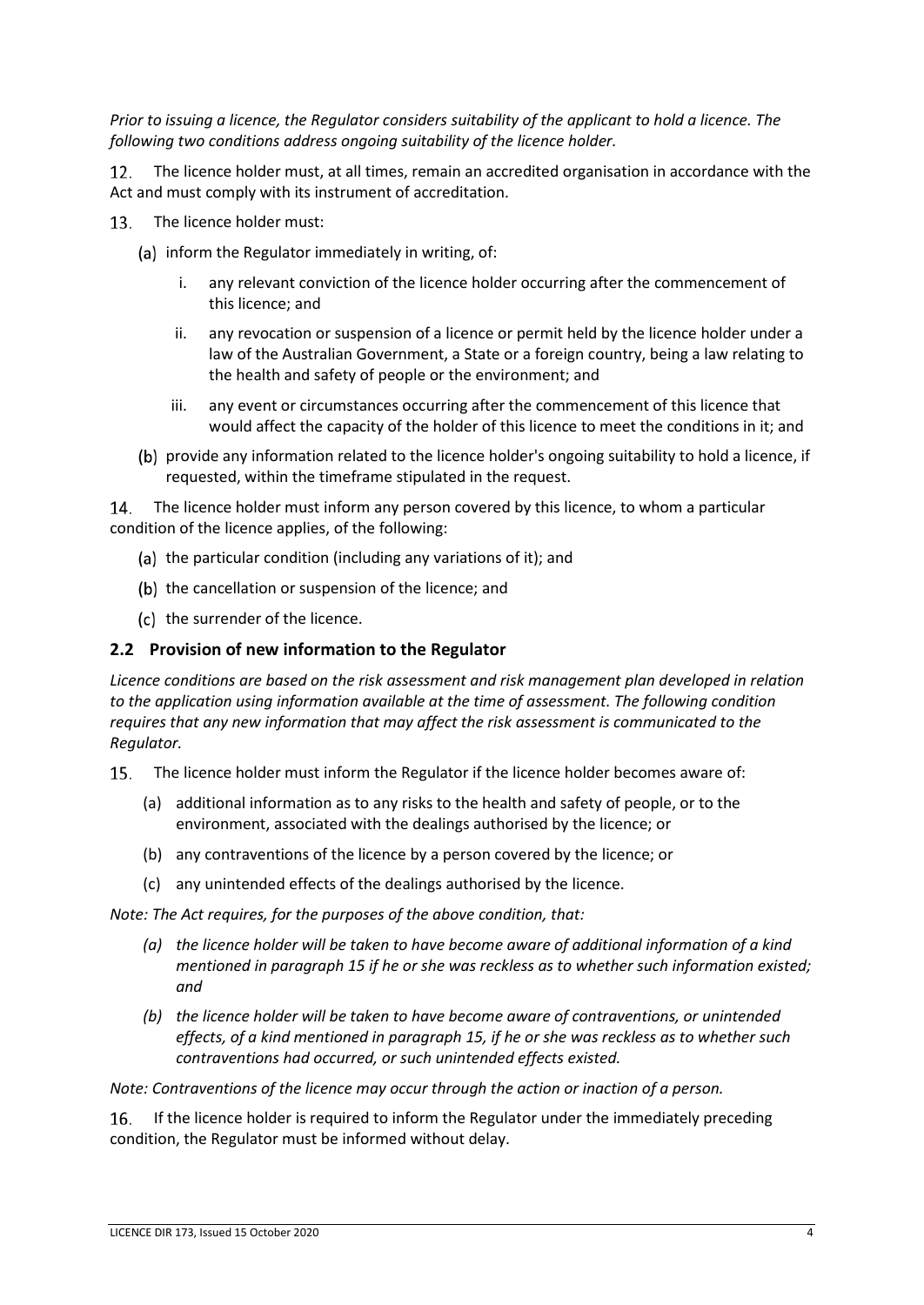*Note: An example of informing without delay is contact made at the time of the incident via the OGTR free call phone number 1800 181 030, which provides emergency numbers for incidents that occur out of business hours.*

17. If at any time the Regulator requests the licence holder to collect and provide information about any matter to do with the progress of the dealings authorised by this licence, including but not confined to:

- (a) additional information as to any risks to the health and safety of people, or to the environment, associated with the dealings authorised by the licence, whether or not the licence holder has provided information to the Regulator under conditio[n 15\(a\);](#page-3-0)
- (b) any contraventions of the licence by a person covered by the licence, whether or not the licence holder has provided information to the Regulator under conditio[n 15\(b\);](#page-3-0)
- any unintended effects of the dealings authorised by the licence, whether or not the licence holder has provided information to the Regulator under condition [15\(c\);](#page-3-0)
- (d) research, including by way of survey, to verify predictions of the risk assessment, or for any purpose related to risks to the health and safety of people, or to the environment;
- (e) scientific literature and reports in respect of the GMO authorised by this licence, for a nominated period;
- details of any refusals of applications for licences or permits (however described) to deal with the GMO made pursuant to the regulatory laws of a foreign country;

and the request is reasonable, having regard to consistency with the Act and relevance to its purpose, then the licence holder must collect the information and provide it to the Regulator at a time and in the manner requested by the Regulator.

*Note: The Regulator may invite the licence holder to make a submission on the reasonability of a request by the Regulator to collect and provide information relevant to the progress of the dealings with the GMO.*

## **2.3 Obligations of persons covered by the licence**

18. If a person is authorised by this licence to deal with the GMO and a particular condition of this licence applies to the dealing by that person, the person must allow the Regulator, or a person authorised by the Regulator, to enter premises where the dealing is being undertaken, for the purposes of auditing or monitoring the dealing.

## **Section 3 Reporting and Documentation Requirements**

## **3.1 Annual Report**

<span id="page-4-0"></span>The licence holder must provide an annual report to the Regulator by the end of September 19. each year covering the previous financial year. An annual report must include:

- (a) information about any adverse impacts, unintended effects, or new information relating to risks, to human health and safety or the environment caused by the GMO or material from the GMO;
- (b) information about the volumes of the GMO grown for commercial purposes, including seed increase operations, in each State and Territory for each growing season in the period;
- (c) information about the volumes of the GMO grown for non-commercial (e.g. research) purposes in each State and Territory for each growing season in the period.

*Note: nil plantings should also be reported under conditions [19\(b\)](#page-4-0) and [19\(c\)](#page-4-0)*.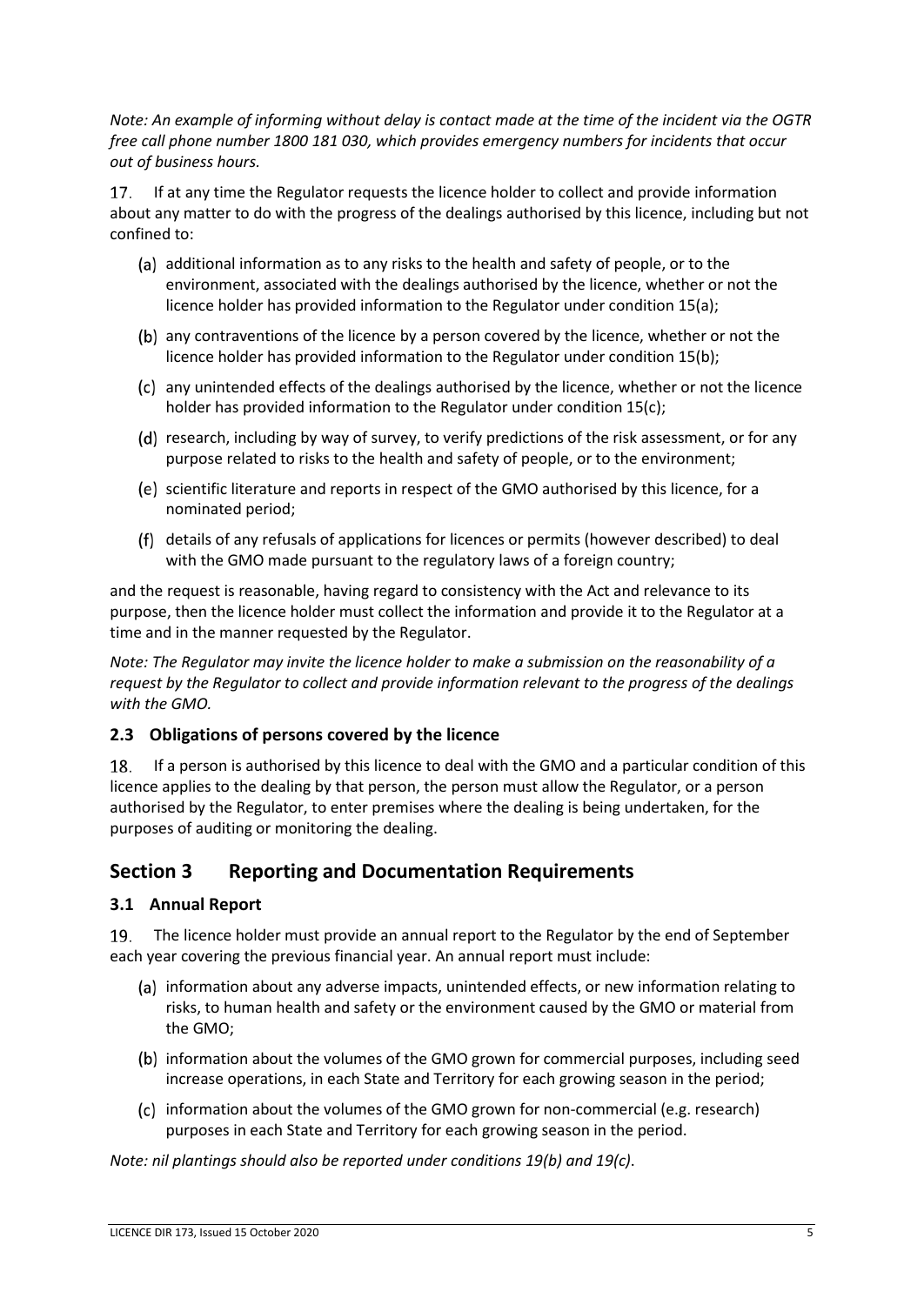## **3.2 Testing methodology**

20. At least 14 days prior to conducting any dealings with the GMO, the licence holder must provide to the Regulator a written methodology to reliably detect the GMO, and the presence of the genetic modifications described in this licence in a recipient organism. The detection method must be capable of identifying, to the satisfaction of the Regulator, each genetic modification event described in this licence.

*Note: please address correspondence to OGTR.M&C@health.gov.au*.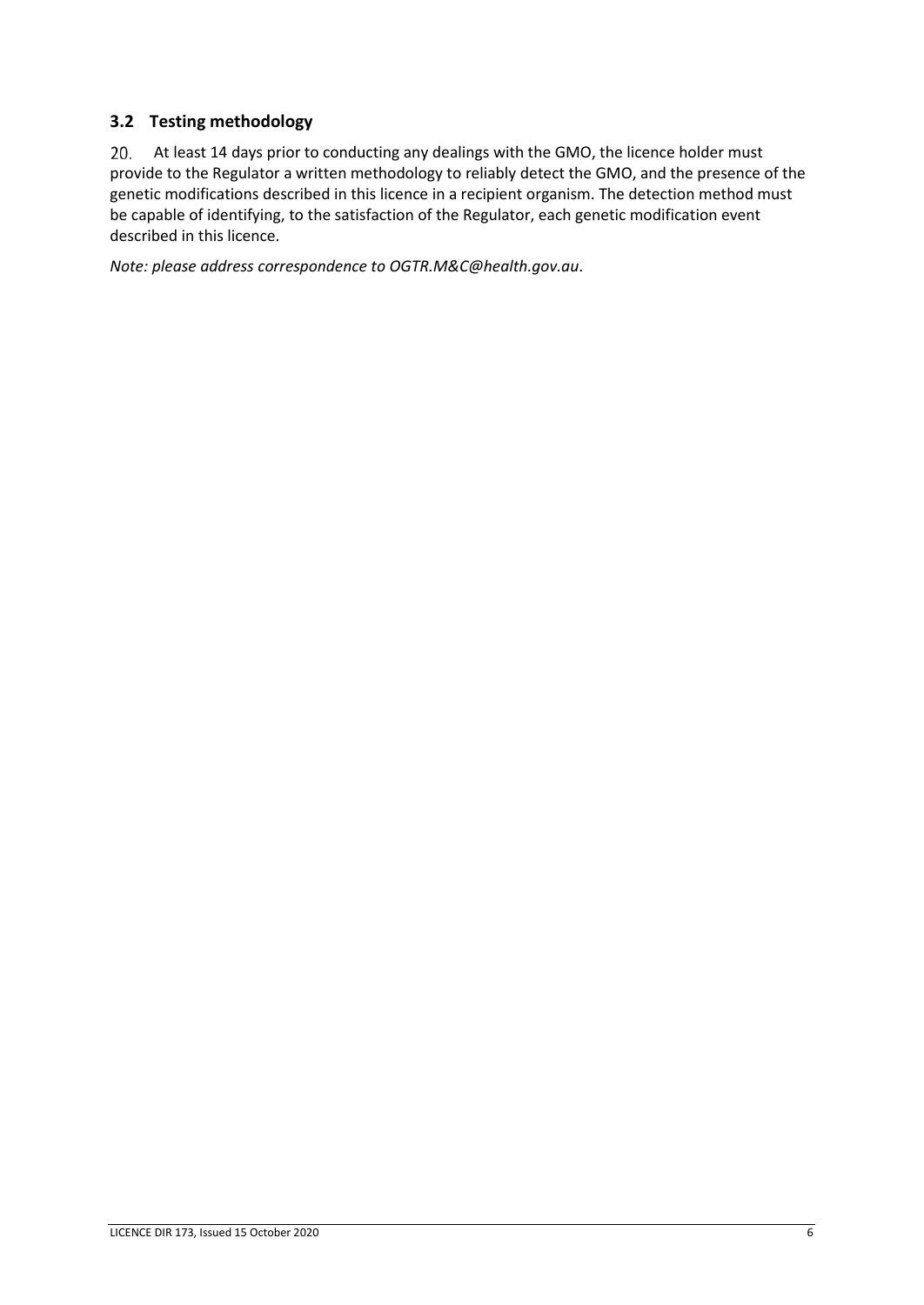## **ATTACHMENT A**

#### **DIR No: 173**

**Full Title:** Commercial release of cotton genetically modified for herbicide tolerance (MON 88701)

#### **Organisation Details**

| Postal address: | Monsanto Australia Pty Ltd |  |
|-----------------|----------------------------|--|
|                 | Level 1, 8 Redfern Road    |  |
|                 | Hawthorn East Vic 3123     |  |
| Phone No:       | $(03)$ 9248 6715           |  |
|                 |                            |  |

### **IBC Details**

IBC Name: Monsanto Australia Proprietary Limited IBC

#### **GMO Description**

#### **GMOs covered by this licence**

*Gossypium hirsutum* L. genetically modified by the introduction of only the genes and genetic elements listed below, known as MON 88701 or by the unique OECD identifier MON-887Ø1-3.

#### **Parent Organism**

| <b>Common Name:</b>    | Cotton                                                               |  |
|------------------------|----------------------------------------------------------------------|--|
| Scientific Name:       | Gossypium hirsutum L.                                                |  |
| <b>Modified traits</b> |                                                                      |  |
| Category:              | Herbicide tolerance                                                  |  |
| Description:           | The GM cotton has been genetically modified for herbicide tolerance. |  |

#### **Genetic elements responsible for conferring the modified traits:**

Two herbicide tolerance genes from common bacteria, as well as other genetic elements, are detailed in Tables 1 and 2 of this attachment.

#### **Purpose of the dealings with the GMO**

The purpose of the dealings is commercial production of the GM cotton in all commercial cotton growing areas of Australia and for products of the GMO to enter general commerce.